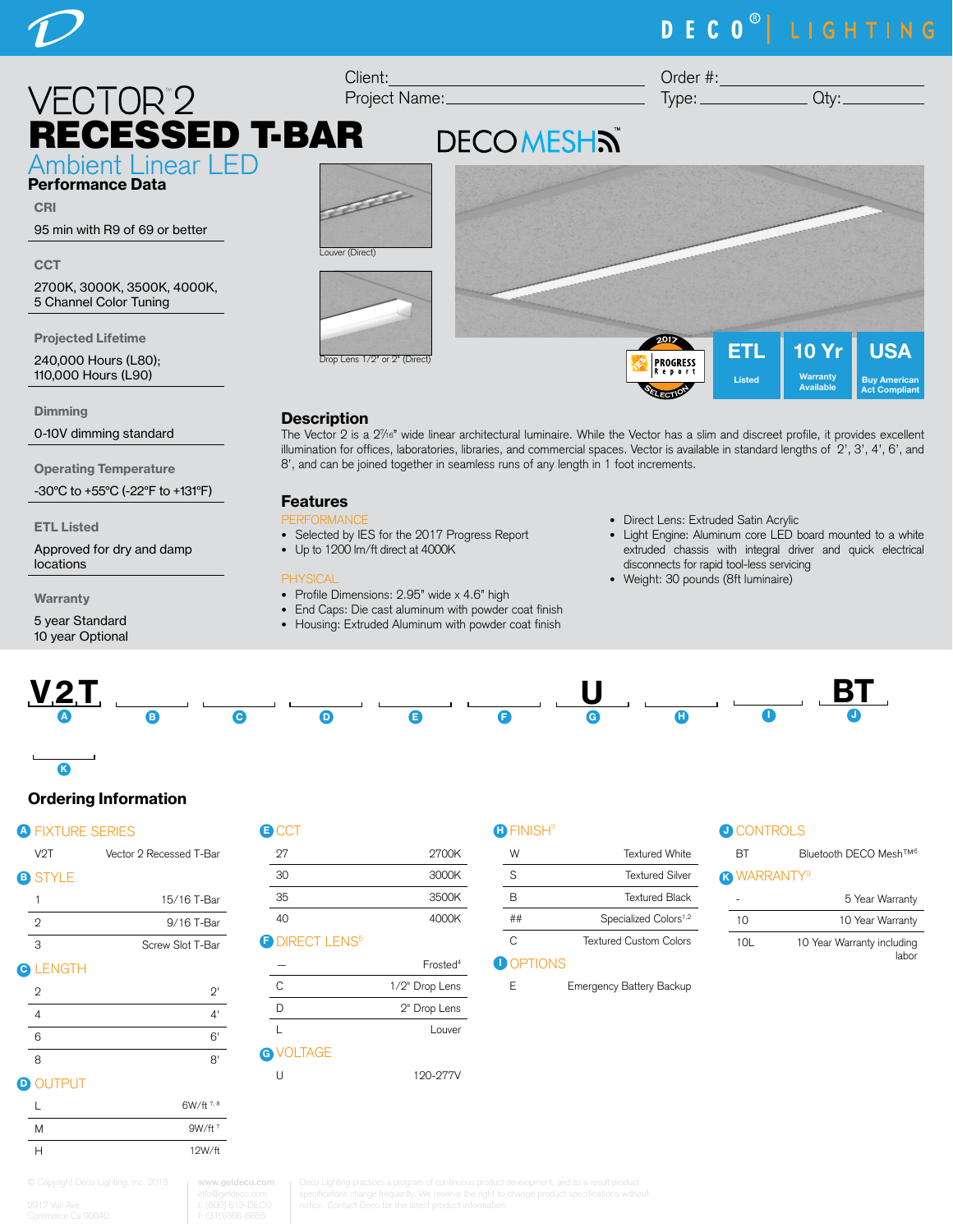<sup>1</sup> See below for Ordering Codes on 24 Specialized Finishes. Example "07"

<sup>2</sup> Please Note: All orders under 25 linear feet will require a one-time set up charge. Please consult factory for charge.

- <sup>3</sup> All finishes are textured unless specified otherwise by the customer
- 4 Fixture standard
- 5 See page 3 for more information
- 
- 6 1% Dimming when ordered with Bluetooth 7 Not Available for 2' Direct Fixture
- 8 Not Available for 3' Direct Fixture
- <sup>9</sup> 5 Year Warranty is Standard unless specified

### **Dimensions**





|                                | $\circ$ |         |  |
|--------------------------------|---------|---------|--|
|                                |         |         |  |
| $\overline{2.90}$ $\leftarrow$ |         | —— X. — |  |
|                                |         |         |  |
|                                |         |         |  |

| X,             | 23.7" | 35.7" | 47.7" | 71.7" | 95.7" |
|----------------|-------|-------|-------|-------|-------|
| $\mathsf{X}_2$ | 23"   | 35"   | 47"   | 71"   | 95"   |

C-Fresh

### $\overline{a}$ Specialized Colors

| A-Classic        |           |  |  |  |
|------------------|-----------|--|--|--|
| Natural Aluminum | RAL #7035 |  |  |  |
|                  |           |  |  |  |
| Silver Bullet    | RAL #7038 |  |  |  |
|                  |           |  |  |  |
| Raven            | RAL #9005 |  |  |  |
|                  |           |  |  |  |
| Crystal White    | RAL #9010 |  |  |  |
|                  |           |  |  |  |
| Macademia        | RAL #9003 |  |  |  |
|                  |           |  |  |  |
| Hampden          | RAL #9001 |  |  |  |
|                  |           |  |  |  |
| London           | RAL #7044 |  |  |  |
|                  |           |  |  |  |

Please Note: All orders under 25 linear feet will require a one-time set up charge. Please consult factory for charge.

### B-Urban

| 08 | Urban Native    | RAL #8025 |
|----|-----------------|-----------|
|    |                 |           |
| 09 | Military Green  | RAL #6011 |
|    |                 |           |
| 10 | Carmin          | RAL #8028 |
|    |                 |           |
| 11 | Chocolate Spice | RAL #8017 |
|    |                 |           |
| 12 | Asher Grey      | RAL #7004 |
|    |                 |           |
| 13 | Tech Grey       | RAL #7016 |
|    |                 |           |
| 14 | Slate           | RAL #7031 |
|    |                 |           |
| 15 | Mason           | RAL #7039 |
|    |                 |           |

| U-LI 1551 I |    |                |           |
|-------------|----|----------------|-----------|
|             | 16 | Violet Dreams  | RAI #4006 |
|             |    |                |           |
|             | 17 | Sangria Sunset | RAI #2004 |
|             |    |                |           |
|             | 18 | Deep Pink      | RAL #4010 |
|             |    |                |           |
|             | 19 | Ruby Red       | RAI #3027 |
|             |    |                |           |
|             | 20 | Island Skye    | RAI #6027 |
|             |    |                |           |
|             | 21 | Sophia         | RAI #5015 |
|             |    |                |           |
|             | 22 | Antique Spring | RAL #6019 |
|             |    |                |           |
|             | 23 | Daisy          | RAI #1018 |
|             |    |                |           |
|             | 24 | Gun Metal      | RAI #7024 |
|             |    |                |           |

2917 Vail Ave. Commerce Ca 90040